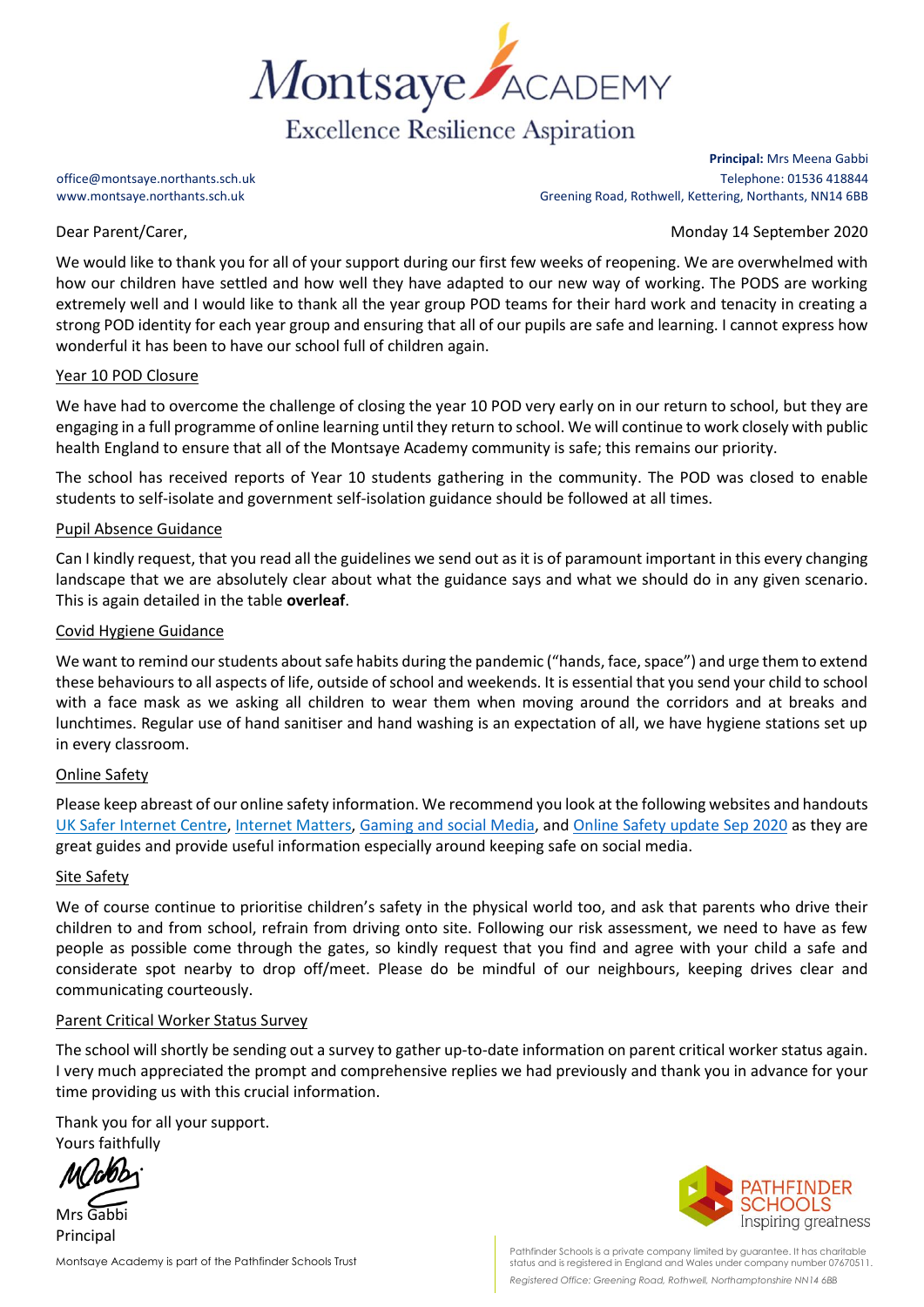

# **Pupil Absence Guidance Sep 2020**

| What to do if                                                                                                                                           | <b>Action Needed</b>                                                                                                                                                                                                                                                                                                                                                                                        | <b>Return to school when</b>                                                                                                                                                            |
|---------------------------------------------------------------------------------------------------------------------------------------------------------|-------------------------------------------------------------------------------------------------------------------------------------------------------------------------------------------------------------------------------------------------------------------------------------------------------------------------------------------------------------------------------------------------------------|-----------------------------------------------------------------------------------------------------------------------------------------------------------------------------------------|
| my child has Covid-19 symptoms.                                                                                                                         | Do not come to school<br>Contact school to inform us<br>Self-isolate the whole household<br>Get a test<br>Inform the school immediately about the test<br>result                                                                                                                                                                                                                                            | the test comes back negative or a<br>period of 10 days has passed since<br>the symptoms started, and the<br>child feels well.                                                           |
| my child tests positive for Covid-19.                                                                                                                   | Do not come to school.<br>Contact school to inform us.<br>Agree an earliest date for possible return<br>(minimum of 10 days).<br>Self-isolate the whole household.                                                                                                                                                                                                                                          | 10 days have passed since<br>symptoms began, even if they still<br>have a cough or loss of taste/smell.<br>(These symptoms can last for<br>several weeks.)<br>AND the child feels well. |
| someone in my household has Covid-<br>19 symptoms.                                                                                                      | Do not come to school.<br>Contact school to inform us.<br>Self-isolate the whole household.<br>Household member to get a test.<br>Inform school immediately about test result.                                                                                                                                                                                                                              | the test comes back negative.                                                                                                                                                           |
| someone in my household tests<br>positive for Covid-19.                                                                                                 | Do not come to school.<br>Contact school to inform us.<br>Agree an earliest date for possible return<br>(minimum of 14 days).<br>Self-isolate the whole household.                                                                                                                                                                                                                                          | the child has completed 14 days<br>of isolation.                                                                                                                                        |
| NHS test and trace has identified my<br>child as a close contact of somebody<br>with symptoms or confirmed Covid-19.                                    | Do not come to school.<br>Contact school to inform us.<br>Agree an earliest date for possible return<br>(minimum of 14 days).                                                                                                                                                                                                                                                                               | the child has completed 14 days<br>of isolation.                                                                                                                                        |
| NHS test and trace has identified a<br>household member (other than my<br>child) as a close contact of somebody<br>with symptoms or confirmed Covid-19. | The household member must self-isolate for 14<br>days.<br>Child can continue to attend school.                                                                                                                                                                                                                                                                                                              | child can continue to attend<br>school                                                                                                                                                  |
| a sibling attending another school<br>has been sent home to self-isolate due<br>to their being a positive case in their<br>school.                      | Sibling must self-isolate for 14 days.<br>the school's child(ren) can continue to attend.                                                                                                                                                                                                                                                                                                                   | child can continue to attend<br>school                                                                                                                                                  |
| my child has travelled abroad from a<br>country or territory that is NOT on the<br>exempt list of countries.                                            | If returning from a destination where quarantine<br>is needed*:<br>minimum of 14 days self-isolation for all those<br>who travelled.<br>contact school to inform us you are back in the<br>country and we will agree an earliest date for<br>possible return to school. - Self-isolate the<br>whole household.<br>*Foreign, Commonwealth & Development Office<br>(FCDO) - for up to date travel information | the quarantine period of 14 days<br>has been completed.                                                                                                                                 |
| my child has travelled abroad from a<br>country or territory that IS on the<br>exempt list of countries.                                                | If returning from a destination where quarantine<br>is NOT needed:<br>Check the current Exempt countries and<br>territories list to confirm the country you have<br>travelled from or through is on the exempt list. -<br>Ring school to inform us you have returned to the<br>UK and agree a return date to school.                                                                                        | you have informed the school of<br>your return to the UK (the school<br>will ask you a few questions about<br>your travel).<br>PATHFINDER<br><b>SCHOOLS</b><br>Inspiring greatness      |

Pathfinder Schools is a private company limited by guarantee. It has charitable status and is registered in England and Wales under company number 07670511. *Registered Office: Greening Road, Rothwell, Northamptonshire NN14 6BB*